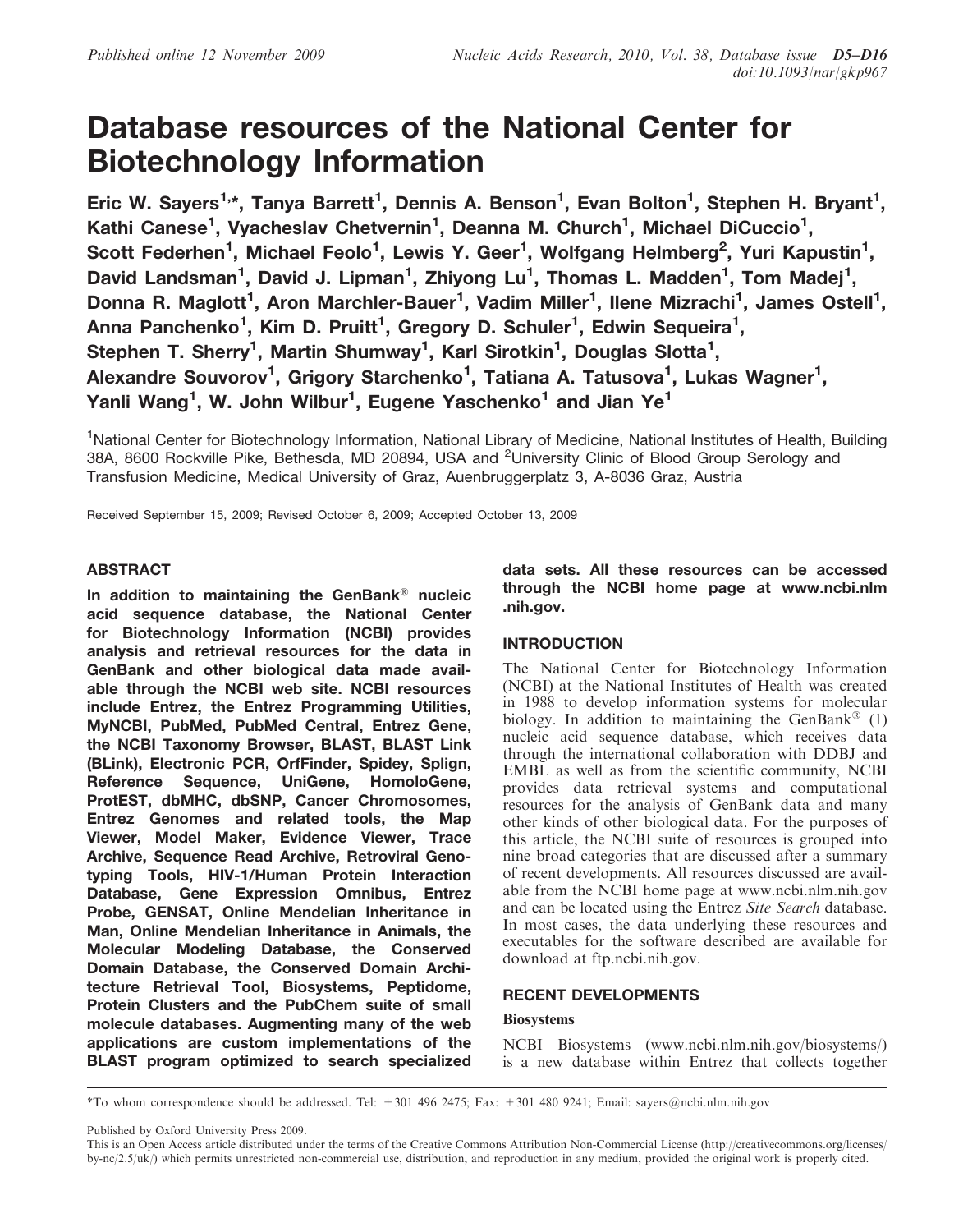molecules that interact in a biological system, such as a biochemical pathway or disease. Currently, Biosystems receives data from two sources: the Kyoto Encyclopedia of Genes and Genomes (2–4) and the EcoCyc subset of the BioCyc database (5). These source databases provide diagrams of pathways that display the various components with their substrates and products, as well as links to relevant literature. In addition to being linked to such literature in PubMed, each component within a Biosystem record is also linked to the corresponding records in Entrez Gene and Protein, while the substrates and products are linked to records in PubChem (see below) so that the Biosystem record centralizes NCBI data related to the pathway, greatly facilitating computation on such systems.

# BLAST improvements and updates

There have been three main improvements to the NCBI BLAST web site this year. The first is the addition of Sequence Read Archive (SRA) transcript libraries as a new search set, which includes all public sequences from 454 sequencing systems. These sequences can be searched using the 'Search SRA transcript libraries' link in the 'Specialized BLAST' section of the BLAST web site. NCBI has also reorganized the page for aligning two sequences using BLAST (bl2seq), which now has a search page consistent with the other BLAST pages. On this page, users can enter multiple query sequences and multiple subject sequences, instead of one each as on the older page. The report for the new page is also a standard BLAST report, although a 'Dot Matrix View' is available if only one query and one subject sequence are entered. Finally, the BLASTP report now offers a new 'Multiple Alignment' option that uses COBALT (6) to perform a multiple alignment of the query sequence and any subject sequences listed in the BLAST report. If the user selects this link, a separate multiple alignment search is started and displayed in a separate browser window.

# COBALT

COBALT (6) is a new multiple alignment algorithm that finds a collection of pairwise constraints derived from both the NCBI Conserved Domain database (CDD) and the sequence similarity programs RPS-BLAST, BLASTP and PHI-BLAST. These pairwise constraints are then incorporated into a progressive multiple alignment. COBALT searches can be launched either from a BLASTP result page or from the main COBALT search page (http://www.ncbi.nlm.nih.gov/tools/cobalt/), where either FASTA sequences or accessions (or a combination thereof) may be entered into the query sequence box. A COBALT report will then be displayed with the input protein titles at the top and the multiple alignment at the bottom. From this page, it also possible to get a tree view for the multiple alignment or to launch a modified search using the 'Edit and Resubmit' link. In the near future, the tool will provide additional display and download options such as gapped FASTA.

#### Discovery components within the Entrez system

Underlying and connecting the several databases within the Entrez system is an extensive network of links and precalculated similarity data that have been relatively inaccessible to users. In an effort to assist researchers in finding these links and using them to discover interesting relationships within the NCBI databases, NCBI is developing three types of 'discovery components' on Entrez web pages: sensors, which analyze search queries and display data potentially related to the query terms; database 'ads', which promote links to highly relevant data in a different database; and analysis tools, which provide further insight on the record being viewed. Examples of such components released so far include the citation and gene sensors in PubMed that, respectively, activate when citation elements or gene symbols appear in a query; the PubMed Central (PMC) and threedimensional (3D) structure ads on PubMed abstract pages that provide links to free full-text articles or 3D structures reported by the paper; and BLAST and Primer-BLAST links provided on nucleotide sequence records. As part of this effort, the nucleotide and protein record pages were redesigned to highlight numerous links from sequences to related data including literature, Reference Sequences (RefSeqs), genes, gene homologs, transcript clusters, clones and conserved domains.

# GeneReviews and GeneTests

NCBI now hosts GeneReviews and GeneTests, two resources developed by a team led by Roberta A. Pagon, University of Washington. GeneReviews (www.ncbi.nlm .nih.gov/bookshelf/br.fcgi?book=gene) is a compendium of continually updated, expert-authored and peerreviewed disease descriptions that relate genetic testing to the diagnosis, management and genetic counseling of patients and families with specific inherited conditions (7,8). These reviews can be searched via the GeneReviews tab at the GeneTests home page (www.ncbi.nlm.nih.gov/ sites/GeneTests/), NCBI's Bookshelf site, NCBI's All Databases interface or major web search engines.

The GeneTests Laboratory Directory and Clinic Directory list information voluntarily provided by laboratories about their tests and services and by genetics clinics about their clinical genetics services. As appropriate, users can search by a disease name, gene symbol, protein name, clinical genetics service and information about a lab/clinic, such as its name, director and location. Clinics in the USA can also be found via a map-based search. Together, GeneReviews and the GeneTests directories support the integration of information on genetic disorders and genetic testing into a single resource to facilitate the care of patients and families with inherited conditions.

#### H1N1 influenza sequences

In response to the 2009 H1N1 influenza outbreak, NCBI provided a new web page as part of the NCBI Influenza Virus Resource (described below) that allows direct access to all H1N1 sequences as they are submitted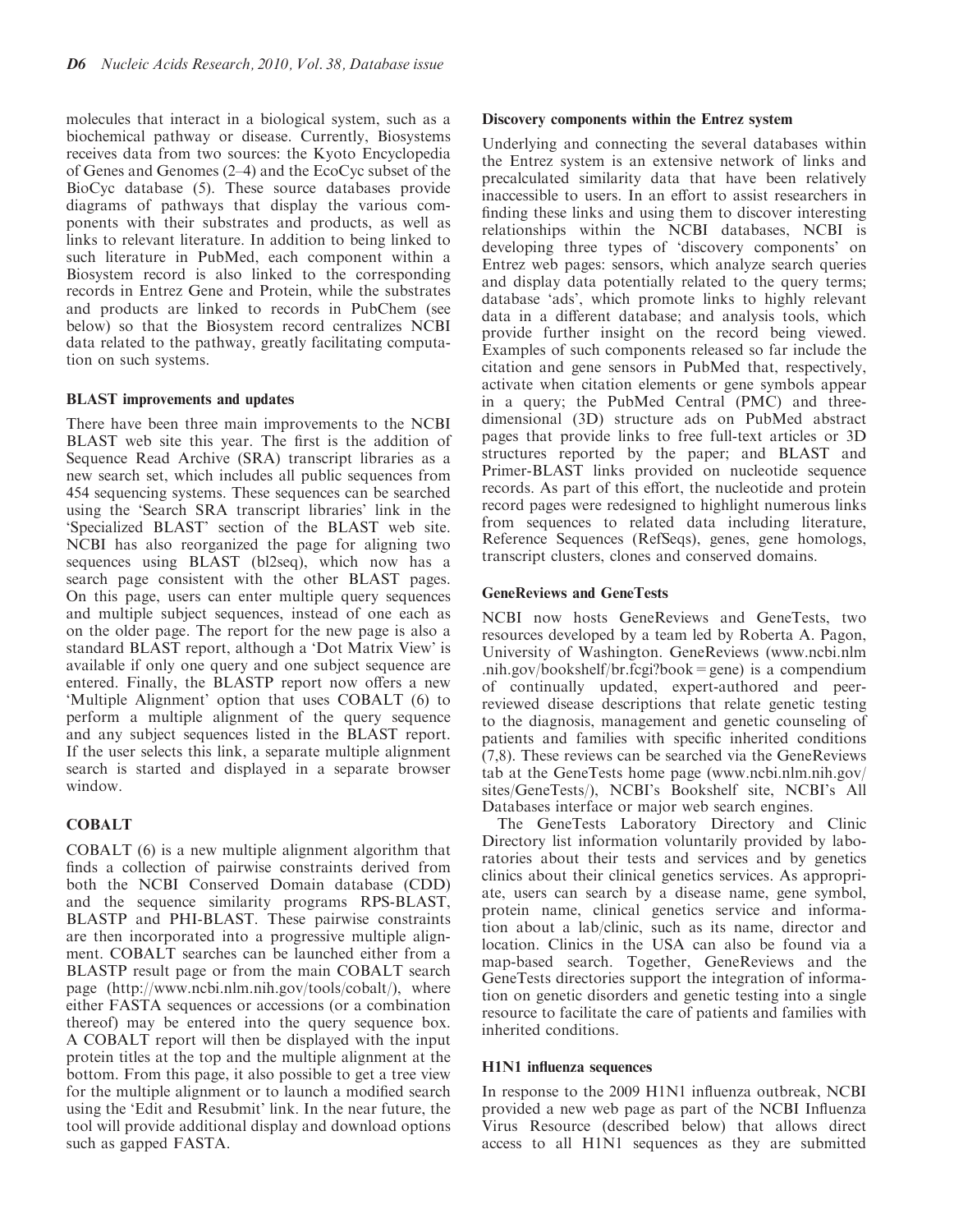(www.ncbi.nlm.nih.go/genomes/FLU/SwineFlu.html).

From this page, users can download all available sequences (currently 5000) in a single batch. In addition, NCBI has created a record in the Projects database (project ID 37813) to centralize all data related to the H1N1 influenza virus.

# MyNCBI updates

MyNCBI allows users to store personal configuration options such as search filters, LinkOut preferences and document delivery providers. After logging into their MyNCBI account, a user can save searches and arrange to receive periodic emails containing updated search results. A MyNCBI feature called 'Collections' allows users to save search results and bibliographies indefinitely. Several enhancements have been made to MyNCBI in the past year, particularly regarding sharing information with other users. A new 'Shared Settings' panel provides a single interface where a user can select settings to be shared, and then by constructing a simple URL and providing it to other users, the entire group can access these common settings. In MyNCBI, both collections and bibliographies can now be set as either private or public, the latter of which can be shared with multiple users. Finally, the Recent Activity feature has been dramatically expanded to include up to 6 months of activity within MyNCBI, rather than only a user's previous five actions.

## Peptidome

Peptidome (9) is a new data repository for tandem mass spectrometry peptide and protein identification data generated by the scientific community. Data from all stages of a mass spectrometry experiment are captured, including original mass spectra files, experimental metadata and conclusion-level results. The submission process is facilitated through acceptance of data in commonly used open formats, and all submissions undergo syntactic validation and curation in an effort to uphold data integrity and quality. Peptidome is not restricted to specific organisms, instruments or experiment types; data from any tandem mass spectrometry experiment and from any species are accepted. In addition to data storage, web-based interfaces are available to help users query, browse and explore individual peptides, proteins or entire samples and studies. Metadata for all public samples and studies along with that for the associated proteins in each sample are loaded into Entrez Peptidome.

#### PubChem 3D and PC3D

PubChem now provides 3D conformers for  $\sim$ 70% of the 25 million records in the PubChem Compound database. Currently, only one conformer is provided for each compound, and these conformers are not necessarily at minimum energy but are low energy conformers selected from a theoretical model (for more information, see pubchem.ncbi.nlm.nih.gov/release3d.html). PubChem also provides precomputed neighboring of all 3D conformers via the 'Similar Conformers' link in Entrez.

In addition, a new viewer application, PC3D, is available to view both individual conformers and overlays of similar conformers. PC3D is available both as a web application and as a downloadable executable for Windows, Macintosh and Linux platforms.

## Sequence Read Archive in Entrez

In 2009, the Sequence Read Archive (SRA, see below) (10), a repository for data generated by next-generation sequencing technologies, was added to the Entrez system of databases, thereby allowing the SRA data to be searched using fielded text queries and more easily linked with related data at NCBI. Within Entrez SRA (www.ncbi.nlm.nih.gov/sra/), the data are organized into four types of records: studies (SRP accessions), experiments (SRX accessions), samples (SRS accessions) and runs (SRR accessions). Studies contain one or more experiments, each of which contains one or more runs, each of which in turn may contain data on tens of millions of individual reads. The various record types representing data from a study are all linked to one another within Entrez, allowing users to browse the data easily on the web.

#### dbVar—Database of genomic structural variation

In 2009, NCBI launched a new database of genomic structural variations called dbVar (www.ncbi.nlm.nih.gov/ projects/dbvar/). While the site is not yet fully functional, NCBI is accepting submissions to dbVar and provides FTP access to these data. At the time of this writing, dbVar contained seven studies with >400 000 reported variants.

# THE ENTREZ SEARCH AND RETRIEVAL SYSTEM

#### Entrez databases

Entrez (11) is an integrated database retrieval system that provides access to a diverse set of 38 databases that together contain over 400 million records (Table 1). Entrez supports text searching using simple Boolean queries, downloading of data in various formats and linking of records between databases based on biological relationships. In their simplest form, these links may be crossreferences between a sequence and the abstract of the paper in which it is reported, or between a protein sequence and its coding DNA sequence or its 3D structure. Computationally derived links between 'neighboring records', such as those based on computed similarities among sequences or among PubMed abstracts, allow rapid access to groups of related records. A service called LinkOut expands the range of links to include external services, such as organism-specific genome databases. The records retrieved in Entrez can be displayed in many formats and downloaded singly or in batches.

#### Entrez programming utilities

The Entrez Programming Utilities (E-Utilities) are a suite of eight server-side programs supporting a uniform set of parameters used to search, link and download data from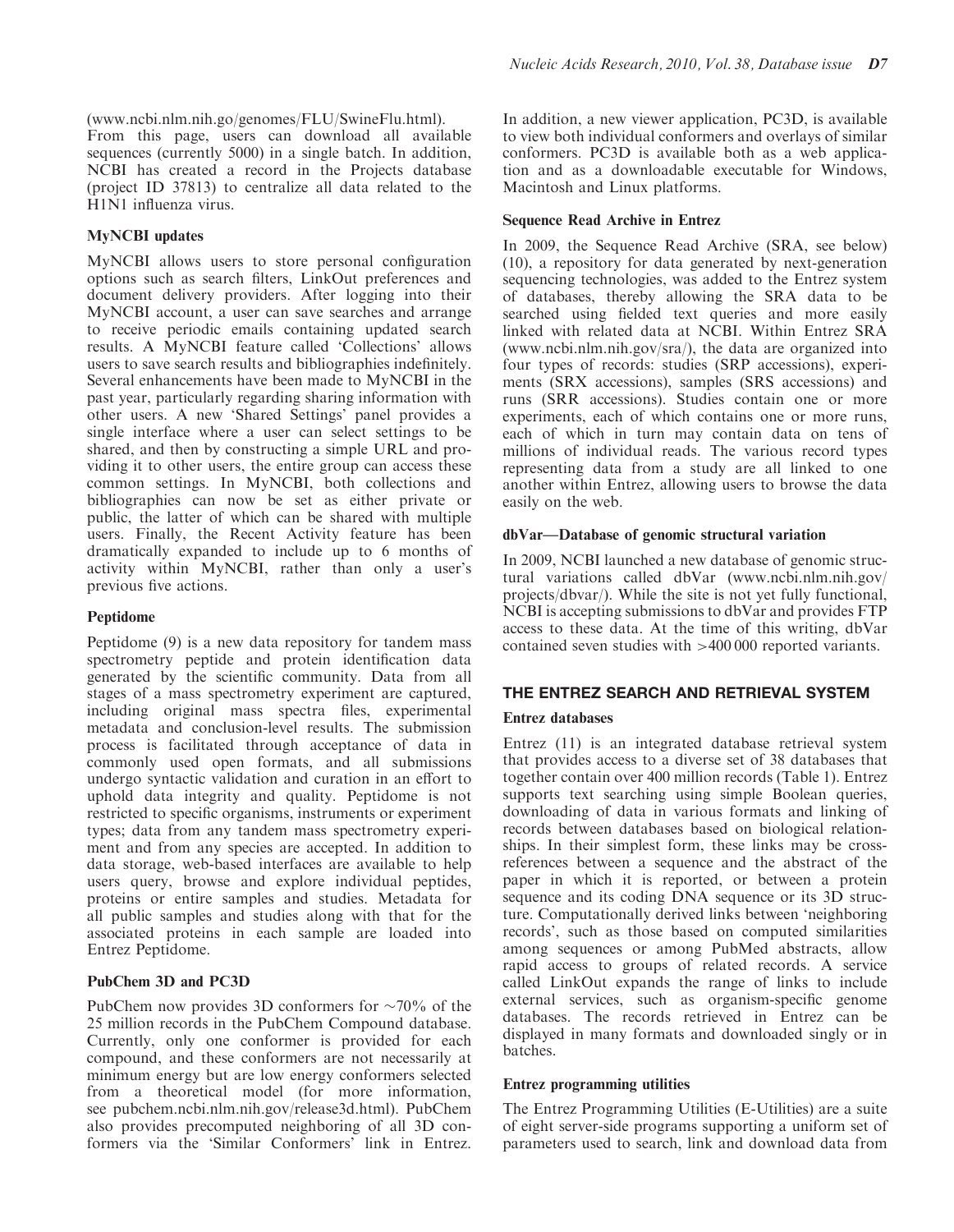the Entrez databases. EInfo provides basic statistics on a given database, including the last update date and lists of all search fields and available links. ESearch returns the identifiers of records that match an Entrez text query, and when combined with EFetch or ESummary provides a mechanism for downloading the corresponding data records. ELink gives users access to the vast array of links within Entrez so that data related to an input set can be retrieved. By assembling URL or Simple Object Access Protocol calls to the E-utilities within simple scripts, users can create powerful applications to automate Entrez functions to accomplish batch tasks that are impractical using web browsers. Instructions for using the E-Utilities are found under the 'Entrez Tools' link on the NCBI home page.

#### Taxonomy

The NCBI taxonomy database serves as a central organizing principle for the Entrez biological databases and provides links to all data for each taxonomic node,

Table 1. The Entrez Databases (as of 8/14/2009)

| Database              | Records       | Section within this article        |  |
|-----------------------|---------------|------------------------------------|--|
| Nucleotide            | 78 783 103    | Genes and Associated Sequences     |  |
| <b>EST</b>            | 62 838 170    | Genes and Associated Sequences     |  |
| PubChem               | 61 056 228    | Small Molecules and Bioassays      |  |
| Substance             |               |                                    |  |
| <b>SNP</b>            | 59 806 469    | Genotypes and Phenotypes           |  |
| <b>GEO</b> Profiles   | 42751725      | Gene Expression                    |  |
| Protein               | 28 475 324    | Genes and Associated Sequences     |  |
| <b>GSS</b>            | 25 787 403    | Genes and Associated Sequences     |  |
| PubChem               | 25 668 433    | Small Molecules and Bioassays      |  |
| Compound              |               |                                    |  |
| PubMed                | 19076621      | Literature Resources               |  |
| Probe                 | 10 187 129    | Gene Expression                    |  |
| Gene                  | 6 2 6 1 4 2 0 | Genes and Associated Sequences     |  |
| <b>UniGene</b>        | 3645645       | Genes and Associated Sequences     |  |
| PubMed Central        | 1834865       | Literature Resources               |  |
| <b>NLM</b> Catalog    | 1394522       | Literature Resources               |  |
| Taxonomy              | 525252        | Entrez Search and Retreival System |  |
| UniSTS                | 524629        | Genes and Associated Sequences     |  |
| Protein Clusters      | 413052        | Genomes                            |  |
| 3D Domains            | 280897        | Molecular Structure and Proteomics |  |
| <b>Books</b>          | 237535        | Literature Resources               |  |
| MeSH                  | 211794        | Literature Resources               |  |
| Cancer                | 134 570       | Genomes                            |  |
| Chromosomes           |               |                                    |  |
| Homologene            | 123767        | Genes and Associated Sequences     |  |
| PopSet                | 101569        | Genes and Associated Sequences     |  |
| Biosystems            | 96559         | Recent Developments                |  |
| <b>GENSAT</b>         | 91458         | Gene Expression                    |  |
| dbGaP                 | 62335         | Genotypes and Phenotypes           |  |
| Structure             | 59329         | Molecular Structure and Proteomics |  |
| <b>CDD</b>            | 34735         | Molecular Structure and Proteomics |  |
| Journals              | 23939         | Literature Resources               |  |
| <b>GEO</b> Datasets   | 21358         | Gene Expression                    |  |
| <b>OMIM</b>           | 20 5 48       | Genotypes and Phenotypes           |  |
| Site Search           | 25070         | Introduction                       |  |
| Genome                | 10777         | Genomes                            |  |
| <b>SRA</b>            | 6562          | Recent Developments                |  |
| Projects <sup>a</sup> | 5234          | Genomes                            |  |
| <b>OMIA</b>           | 2599          | Genotypes and Phenotypes           |  |
| PubChem Bioassay      | 1691          | Small Molecules and Bioassays      |  |
| Peptidome             | 79            | Recent Developments                |  |

<sup>a</sup>Formerly known as Genome Project.

from superkingdoms to subspecies. The database is growing at the rate of 2500 new taxa per month and indexes almost 320 000 organisms named at the genus level or lower that are represented in Entrez by at least one nucleotide or protein sequence. The Taxonomy Browser can be used to view the taxonomic position or retrieve data from any of the Entrez databases for a particular organism or group.

## THE BLAST FAMILY OF SEQUENCE-SIMILARITY SEARCH PROGRAMS

The BLAST programs (12–14) perform sequencesimilarity searches against a variety of nucleotide and protein databases, returning a set of gapped alignments with links to full sequence records as well as to related transcript clusters (UniGene), annotated gene loci (Gene), 3D structures [Molecular Modeling Database (MMDB)] or microarray studies [Gene Expression Omnibus (GEO)]. The NCBI web interface for BLAST allows users to assign titles to searches, to review recent search results and to save parameter sets in MyNCBI for future use. The basic BLAST programs are also available as standalone command line programs, as network clients and as a local web server package at ftp.ncbi.nih.gov/ blast/executables/LATEST/ (Table 2).

#### BLAST databases

The default database for nucleotide BLAST searches (Human Genomic Plus Transcript) contains human RefSeq transcript and genomic sequences arising from the NCBI annotation of the human genome. Searches of this database generate a tabular display that partitions the BLAST hits by sequence type (genomic or transcript) and allows sorting by BLAST score, percent identity within the alignment and the percent of the query sequence contained in the alignment. A similar database is available for

Table 2. Selected NCBI software available for download

| Software                         | Available binaries          | Category within this<br>article       |
|----------------------------------|-----------------------------|---------------------------------------|
| <b>BLAST</b><br>(stand alone)    | Win, Mac, LINUX,<br>Solaris | <b>BLAST</b>                          |
| <b>BLAST</b><br>(network client) | Win, Mac, LINUX,<br>Solaris | <b>BLAST</b>                          |
| <b>BLAST</b><br>(web server)     | Mac, LINUX, Solaris         | <b>BLAST</b>                          |
| $CD$ -Tree                       | Win, Mac                    | Molecular Structure<br>and Proteomics |
| Cn3D                             | Win, Mac, LINUX,<br>Solaris | Molecular Structure<br>and Proteomics |
| PC <sub>3</sub> D                | Win, Mac, LINUX             | Recent Developments                   |
| $e$ -PCR                         | Win, LINUX                  | Genes and Associated<br>Sequences     |
| gene2xml                         | Win, Mac, LINUX,<br>Solaris | Genes and Associated<br>Sequences     |
| <b>OMSSA</b>                     | Win, Mac, LINUX             | Molecular Structure<br>and Proteomics |
| splign                           | LINUX, Solaris              | Genes and Associated<br>Sequences     |
| tbl2asn                          | Win, Mac, LINUX,<br>Solaris | Genomes                               |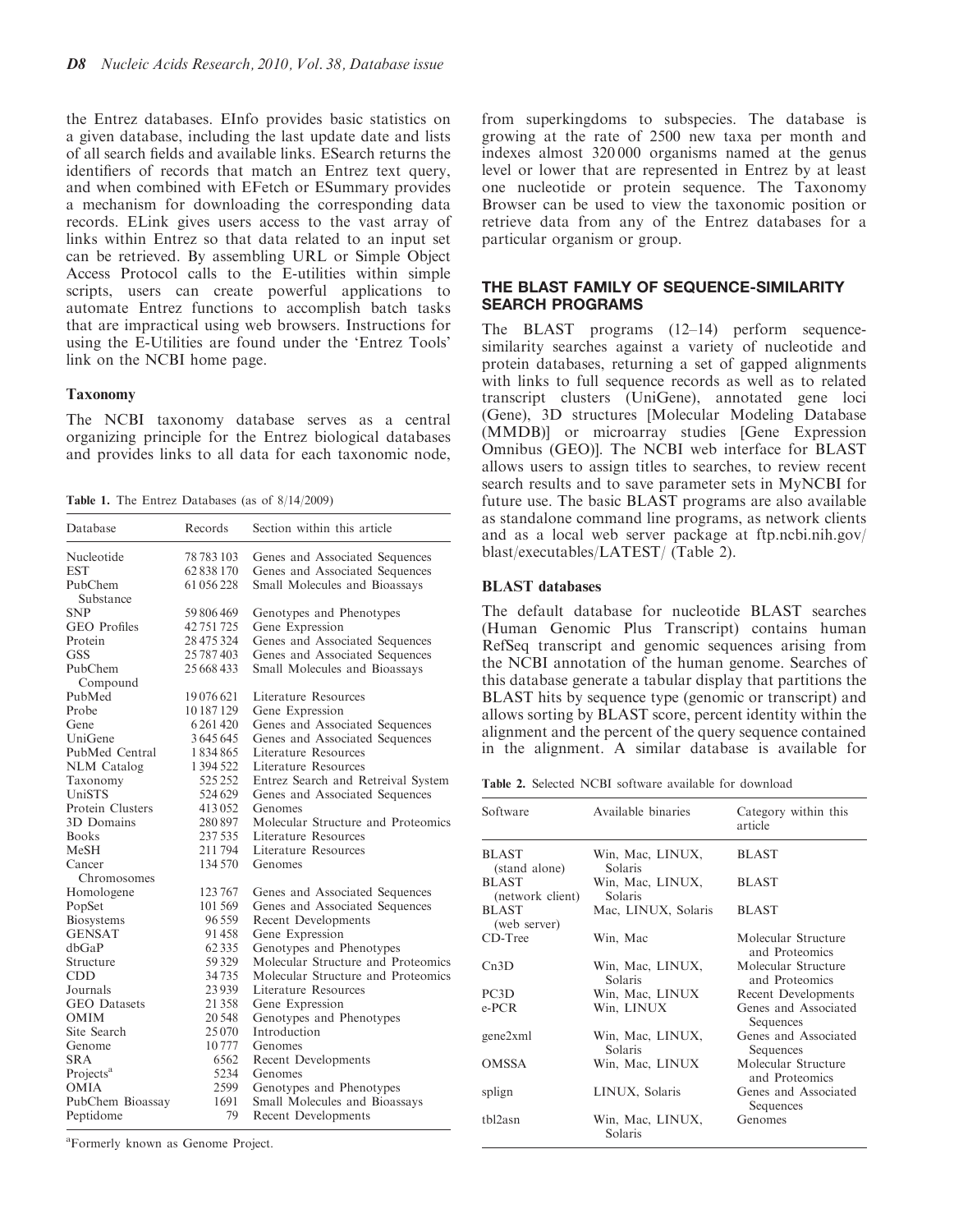the mouse. Several other databases are also available and are described in links from the BLAST input form. Each of these databases can be limited to an arbitrary taxonomic node or those records satisfying any Entrez query.

For proteins, the default database (nr) is a nonredundant set of all coding sequence translations translations from GenBank along with all RefSeq, Swiss-Prot, Protein Data Bank (PDB), Protein Information Resource (PIR) and Protein Research Foundation (PRF) proteins. Subsets of this database are also available, such as PDB or Swiss-Prot sequences, along with separate databases for sequences from patents and environmental samples. Like the nucleotide databases, these collections can be limited by taxonomy or an arbitrary Entrez query.

#### BLAST output formats

Standard BLAST output formats include the default pairwise alignment, several query-anchored multiple sequence alignment formats, an easily-parsable Hit Table and a report that organizes the BLAST hits by taxonomy. A 'pairwise with identities' mode better highlights differences between the query and a target sequence. A Tree View option for the web BLAST service creates a dendrogram that clusters sequences according to their distances from the query sequence. Each alignment returned by BLAST is scored and assigned a measure of statistical significance, called the expectation value (E-value). The alignments returned can be limited by an E-value threshold or range.

#### Genomic BLAST

NCBI maintains Genomic BLAST pages for >100 organisms shown in the Map Viewer. By default, genomic BLAST searches the genomic sequence of an organism, but additional databases are also available, such as the nucleotide and protein RefSeqs annotated on the genomic sequence, as well as sets of sequences such as Expressed Sequence Tags (ESTs) that are mapped to the genomic sequence. The default search program for the NCBI Genomic BLAST pages is MegaBLAST (15), a faster version of standard nucleotide BLAST designed to find alignments between nearly identical sequences, typically from the same species. It is available through a separate web interface that handles batch nucleotide queries and can be used to search the rapidly growing Trace Archive as well as the standard BLAST databases. For rapid cross-species nucleotide queries, NCBI offers Discontiguous MegaBLAST, which uses a noncontiguous word match (16) as the nucleus for its alignments. Discontiguous MegaBLAST is far more rapid than a translated search such as blastx, yet maintains a competitive degree of sensitivity when comparing coding regions.

The PubMed database now contains >19 million citations dating back to the 1860s from >21 000 life science

#### LITERATURE RESOURCES

#### PubMed

journals. Over 10.5 million of these citations have abstracts, the earliest from the 1880s, and 10 million of these citations have links to their full-text articles. PubMed is heavily linked to other core Entrez databases, where it provides a crucial bridge between the data of molecular biology and the scientific literature. PubMed records are also linked to one another within Entrez as 'related articles' on the basis of computationally detected similarities using indexed Medical Subject Heading (MeSH) (17) terms and the text of titles and abstracts. The default Abstract display format shows the abstract of a paper along with succinct descriptions of the top five related articles and numerous Discovery Components (see above), increasing the potential for the discovery of important relationships.

Nucleic Acids Research, 2010, Vol. 38, Database issue D9

# PubMed Central

PubMed Central (PMC) (18), a digital archive of peerreviewed journals in the life sciences, now contains over 1.8 million full-text articles, growing by 12% over the past year. More than 635 journals, including Nucleic Acids Research, deposit the full text of their articles in PMC. Publisher participation in PMC requires a commitment to free access to full text, either immediately after publication or within a 12-month period. As a consequence of the mandatory NIH Public Access Policy that went into effect on 7 April 2008, PMC is also the repository for all final peer-reviewed manuscripts arising from research using NIH funds. All PMC articles are identified in PubMed search results and PMC itself can be searched using Entrez.

#### The NCBI Bookshelf, the NLM Catalog and the Journals database

The NCBI Bookshelf is a collection of over 150 online textbooks and biomedical books made available in collaboration with authors and publishers. As a separate Entrez database, the content of the Bookshelf can be searched using text queries or can be found through links from other Entrez databases, particularly PubMed, PMC, Gene and Online Mendelian Inheritance in Man (OMIM). Rather than treating each book as a whole that can be read sequentially, the Bookshelf represents the books as a collection of over 235 000 units of content, such as sections, subsections and chapters. Once within one of these content units, users can navigate to other areas of the book or search for specific content within the book.

The NLM Catalog provides bibliographic data for almost 1.4 million NLM holdings including journals, books, manuscripts, computer software, audio recordings and other electronic resources. Each record is linked to the NLM LocatorPlus service as well as related catalog records with similar title words or associated MeSH terms. The Journals database contains all journals referenced in any Entrez database. Currently holding almost 24 000 records, the database indexes for each journal the title abbreviation, the International Organization for Standardization abbreviation, publication data and links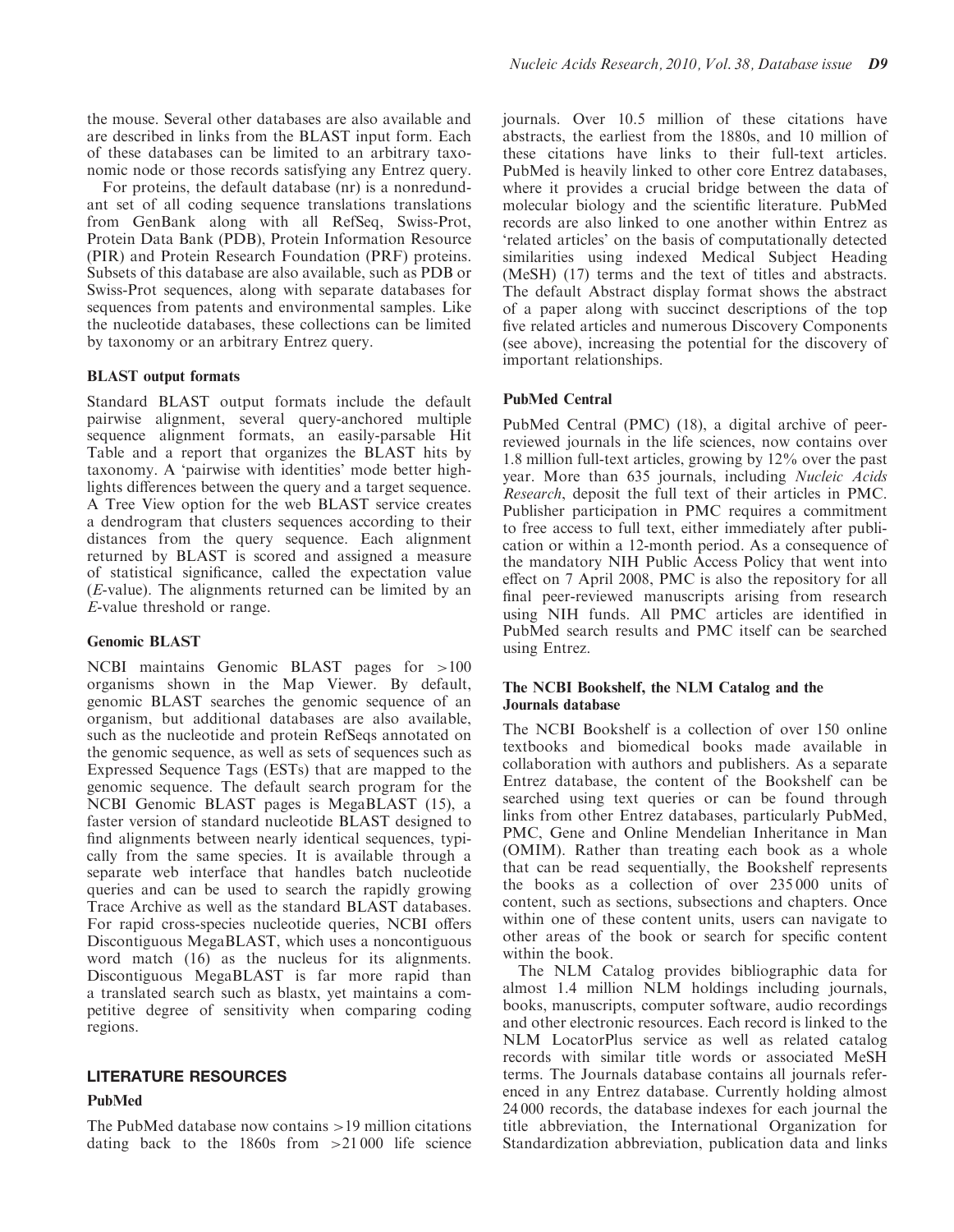to the NLM catalog and all Entrez records associated with articles from that journal.

# GENES AND ASSOCIATED SEQUENCES

# Databases

Entrez Gene. Entrez Gene (19) provides an interface to curated sequences and descriptive information about genes with links to NCBI's Map Viewer, Evidence Viewer, Model Maker, BLink, protein domains from the CDD and other gene-related resources. Gene contains data for >5.4 million genes from over 6200 organisms. These data are accumulated and maintained through several international collaborations in addition to curation by in-house staff. Links within Gene to the newest citations in PubMed are maintained by curators and provided as Gene References into Function (GeneRIF). The complete Entrez Gene data set, as well as organism-specific subsets, is available in the compact NCBI ASN.1 format on the NCBI FTP site. The gene2xml tool converts the native Gene ASN.1 format into XML and is available at ftp.ncbi.nih.gov/toolbox/ ncbi tools/converters/by program/gene2xml.

UniGene and ProtEST. UniGene (20) is a system for partitioning transcript sequences (including ESTs) from GenBank into a nonredundant set of clusters, each of which represents a potential gene locus. UniGene clusters are created for all organisms for which there are 70 000 or more ESTs in GenBank and includes ESTs for 56 animals, 43 plants and fungi and another 6 eukaryotes. UniGene databases are updated weekly with new EST sequences, and bimonthly with newly characterized sequences. As an aid to identifying a UniGene cluster, ProtEST presents precomputed BLAST alignments between protein sequences from model organisms and the six-frame translations of nucleotide sequences in UniGene.

Homologene. HomoloGene is a system that automatically detects homologs, including paralogs and orthologs, among the genes of 20 completely sequenced eukaryotic genomes. HomoloGene reports include homology and phenotype information drawn from OMIM (21), Mouse Genome Informatics (22), Zebrafish Information Network (23), Saccharomyces Genome Database (24), Clusters of Orthologous Groups (COGs) (25) and FlyBase (26). The HomoloGene Downloader, appearing under the 'Download' link in HomoloGene displays, retrieves transcript, protein or genomic sequences for the genes in a HomoloGene group; in the case of genomic sequence, upstream and downstream regions may be specified.

Reference sequences. The NCBI RefSeq database (27) is a nonredundant set of curated and computationally derived sequences for transcripts, proteins and genomic regions. The number of records in the RefSeq collection has grown by 42% over the past year so that Release 36 (July 2009) contains 4.0 million nucleotide and 8.2 million protein sequences representing over 8600 organisms. RefSeq sequences can be searched and retrieved from the Entrez Nucleotide and Protein databases, and the complete RefSeq collection is available in the RefSeq directory on the NCBI FTP site.

Sequences from GenBank and other sources. Sequences from GenBank (1) can be searched in and retrieved from three Entrez databases: Nucleotide, EST and Genome Survey Sequence (GSS) (specified as nuccore, nucest and nucgss within the E-utilities). Entrez Nucleotide contains all GenBank sequences except those within the EST or GSS GenBank divisions. The database also contains whole genome shotgun (WGS) sequences, Third Party Annotation sequences and sequences imported from the Entrez Structure database. Conceptual translations of any coding sequences in these records are placed in the Entrez Protein database. The EST database contains all records within the EST division of GenBank, a collection of first-pass single-read cDNA sequences that include no annotated biological features. Similarly, the GSS database corresponds to the GSS division of GenBank, which contains first-pass single-read genomic sequences that rarely include annotated biological features.

# Analysis tools

Open Reading Frame Finder, Spidey and Splign. NCBI provides several tools that assist in identifying coding sequences in genomic DNA. The Open Reading Frame (ORF) Finder (www.ncbi.nlm.nih.gov/projects/gorf/) performs a six-frame translation of a nucleotide sequence and returns the location of each ORF within a specified size range. Spidey aligns a set of eukaryotic mRNA sequences to a single genomic sequence taking into account predicted splice sites and using one of four splice-site models (Vertebrate, Drosophila, C. elegans, Plant).

Splign (28) (www.ncbi.nlm.nih.gov/sutils/splign/splign .cgi) is a utility for computing cDNA-to-genomic sequence alignments that is accurate in determining splice sites, tolerant of sequencing errors and supports cross-species alignments. Splign uses a version of the Needleman–Wunsch algorithm (29) that accounts for splice signals in combination with a compartmentalization algorithm to identify possible locations of genes and their copies. A link to download a standalone version designed for large-scale processing is provided on the Splign web page.

Electronic PCR. Forward electronic PCR (e-PCR) searches for matches to Sequence Tagged Site (STS) primer pairs in the UniSTS database of over 520 000 markers. Reverse e-PCR is used to estimate the genomic binding site, amplicon size and specificity for sets of primer pairs by searching against genomic and transcript databases. Both e-PCR binaries and source code are available at ftp.ncbi.nlm.nih.gov/pub/schuler/e-PCR.

The Conserved CDS database. The Conserved CDS database (CCDS) project (www.ncbi.nlm.nih.gov/ CCDS/) is a collaborative effort among NCBI, the European Bioinformatics Institute, the Wellcome Trust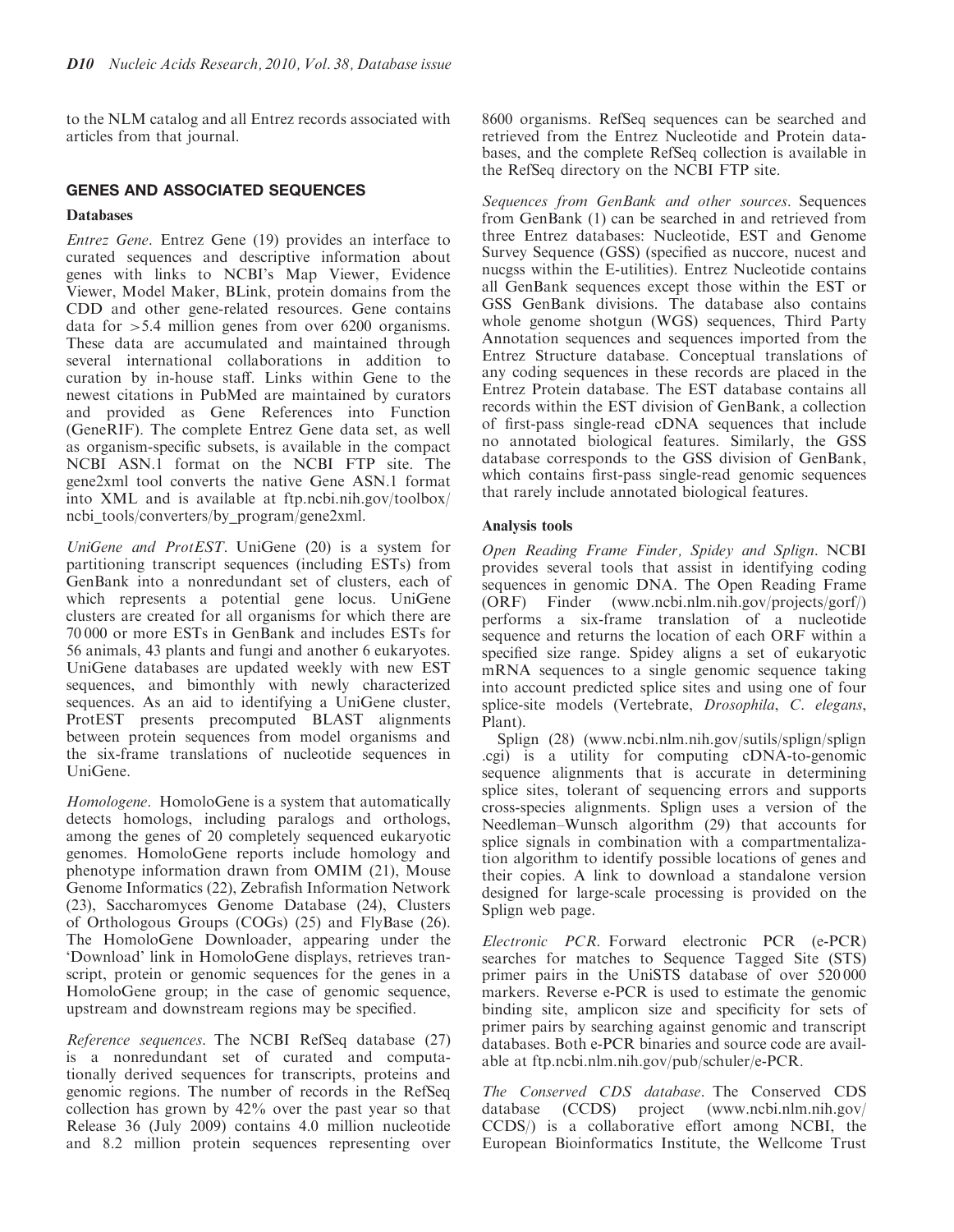Sanger Institute and University of California, Santa Cruz (UCSC) to identify a set of human and mouse protein coding regions that are consistently annotated and of high quality. To date, the CCDS contains over 20 100 human and 17 700 mouse CDS annotations. The web interface to the CCDS allows searches by gene or sequence identifiers and provides links to Entrez Gene, record revisions histories, transcript and proteins sequences and gene views in Map Viewer, the Ensemble Genome Browser, the UCSC Genome Browser and the Sanger Institute Vega Browser. The CCDS sequence data are available at ftp.ncbi.nlm.nih.gov/pub/CCDS/.

# GENOMES

#### Databases

Entrez Genome. Entrez Genome (30) provides access to genomic sequences from the RefSeq collection and is a convenient portal both for retrieving such sequences from multiple organisms and for viewing small genomes, such as those from prokaryotes. Currently, the database contains complete genomes for >1000 microbes and 3400 viruses, as well as for over 2000 eukaryotic organelles. For higher eukaryotes, the Genome database includes genomes for 32 species, as well as data from almost 550 WGS projects for 80 species. More than 20% of the almost 11 000 total sequences were added in the past year. For higher eukaryotes, Entrez Genome provides direct links to the NCBI Map Viewer; for prokaryotes, viruses and eukaryotic organelles, specialized viewers and BLAST pages are available. The Plant Genomes Central web page serves as a portal to completed plant genomes, to information on plant genome sequencing projects or to other resources at NCBI such as the plant Genomic BLAST pages or Map Viewer.

Entrez Projects. The Entrez Projects database, formerly known as Entrez Genome Project, provides an overview of the status of a variety of genomic projects, ranging from large-scale sequencing and assembly projects to projects focused on a particular locus, such as 16S ribosomal RNA or a notable medical event, such as the 2009 H1N1 flu outbreak. While over  $90\%$  of the  $>5200$ projects are traditional single-organism sequencing projects, the scope of the database continues to expand so that it now includes viral population projects, metagenome and environmental sampling projects, comparative genomics projects and transcriptome projects. Entrez Projects links to project data in the other Entrez databases, such as Entrez Nucleotide and Genome and to a variety of other NCBI and external resources. For prokaryotic organisms, Entrez Projects indexes a number of characteristics of interest to biologists such as organism morphology and motility, pathogenicity and environmental requirements such as salinity, temperature, oxygen levels and pH range. NCBI encourages depositors to register their projects early in their development so that project data can be linked via the project ID to other NCBI-hosted data at the earliest opportunity.

The Trace and Assembly Archives. The Trace Archive contains over 2 billion traces (12% human) from gel and capillary electrophoresis sequencers. More than 4500 species are represented. The Trace Assembly Archive links reads in the Trace Archive with genetic sequences in GenBank. An Assembly Viewer displays multiple alignments of assembled reads against consensus sequences to provide support for GenBank deposits.

Sequence Read Archive (SRA). The Sequence Read Archive (10) is a repository for sequencing data generated from the new generation of sequencers, including the Roche-454 GS and FLX, Illumina Genome Analyzer, Applied Biosystems SOLiD System, Helicos Heliscope and CompleteGenomics platforms. Since its inception in 2007, the SRA has accumulated over 10 Tbp of biological sequence data. The SRA is part of the Entrez search system, and SRA data sets are linked to PubMed, WGS, GEO, Database of Genotypes and Phenotypes (dbGaP) and Projects databases. Sequence read BLAST searches are now offered for transcript and whole genome sequence data sets from 454 Sequencing systems, and regular expression pattern matching against short reads of all types is now possible. A version of the SRA has been deployed behind dbGaP authorized access in order to provide archive services for human sequencing data under usage or privacy restrictions.

#### Analysis tools and resources

Map Viewer. The NCBI Map Viewer (www.ncbi.nlm.nih .gov/mapview/) displays genome assemblies, genetic and physical markers and the results of annotation and other analyses using sets of aligned maps for 110 organisms. The available maps vary by organism and may include cytogenetic maps, physical maps and a variety of sequence-based maps. Maps from multiple organisms or multiple assemblies for the same organism can be displayed in a single view. Map Viewer also can display previous genome builds and can produce convenient formats for downloading data.

Model maker and evidence viewer. Model Maker is used to construct transcript models using combinations of putative exons derived from ab initio predictions or from the alignment of GenBank transcripts, including ESTs and RefSeqs, to the NCBI human genome assembly. The Evidence Viewer summarizes the sequence evidence supporting a gene annotation by displaying alignments of RefSeq and GenBank transcripts, along with ESTs, to genomic contigs. The tool also shows detailed alignments for each exon, and highlights mismatches between the transcript and genomic sequences.

Cancer Chromosomes. Cancer Chromosomes (31) contains data on human and mouse chromosomal aberrations, such as deletions and translocations, which are associated with cancer. Cancer Chromosomes consists of three databases: the NCI/NCBI SKY (Spectral Karyotyping)/M-FISH (Multiplex-FISH) and CGH (Comparative Genomic Hybridization) Database, the National Cancer Institute Mitelman Database of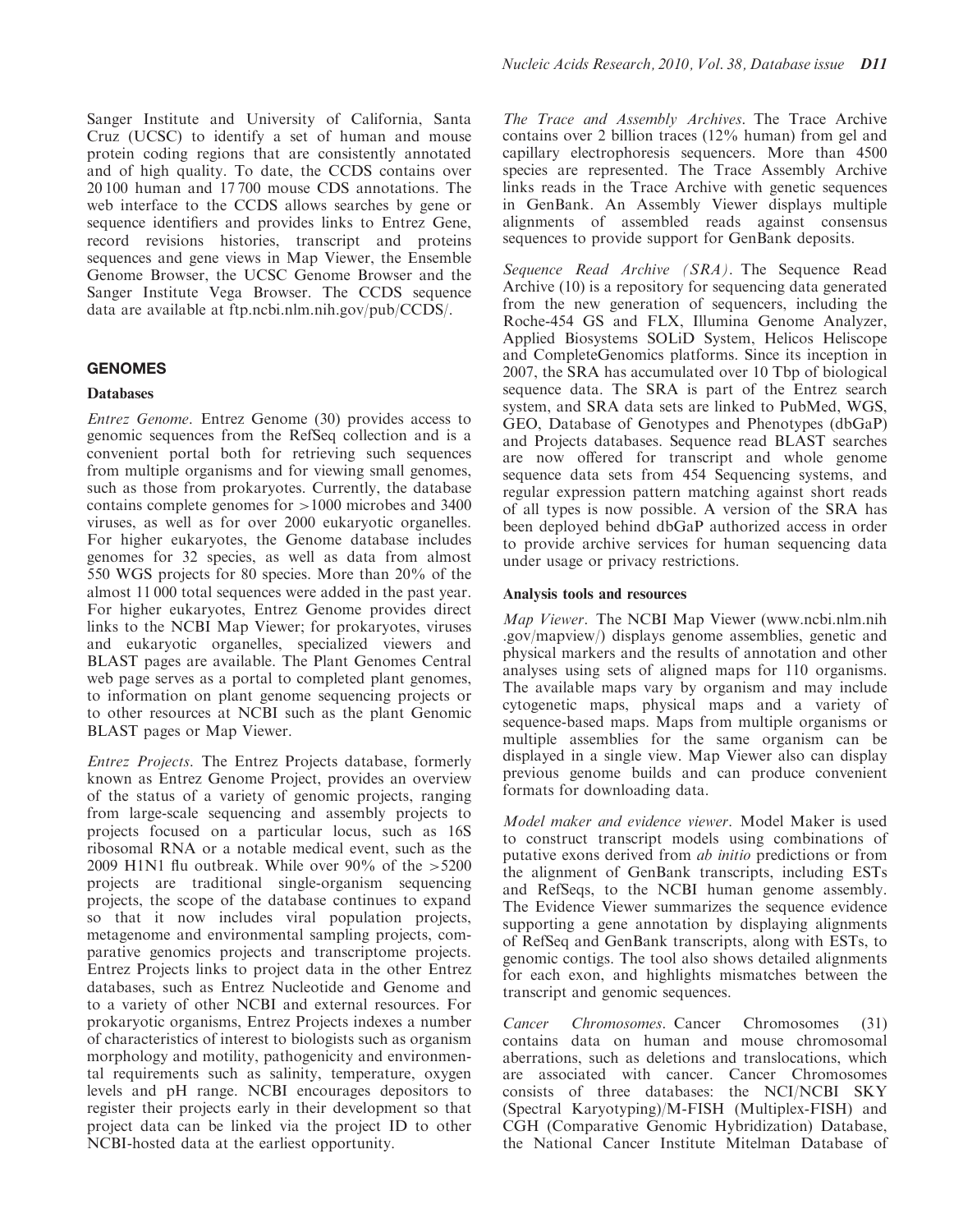Chromosome Aberrations in Cancer (32) and the NCI Recurrent Chromosome Aberrations in Cancer database. Graphical schematics of each aberration in the SKY/ M-FISH and CGH collections are available along with clinical case information and links to relevant literature. Cancer Chromosomes also provides similarity reports that list terms common to a group of records returned by a search, including similarities between CGH data and karyotypes.

TaxPlot, GenePlot and gMap. TaxPlot plots similarities in the proteomes of two organisms to that of a reference organism for complete prokaryotic and eukaryotic genomes. A related tool, GenePlot, generates plots of protein similarity for a pair of complete microbial genomes to visualize deleted, transposed or inverted genomic segments. The gMap tool combines the results of precomputed whole microbial genome comparisons with on-the-fly BLAST comparisons, clustering genomes with similar nucleotide sequences, and then graphically depicting the precomputed segments of similarity.

Protein Clusters. The Protein Clusters database (www .ncbi.nlm.nih.gov/proteinclusters/) contains over 280 000 sets of almost identical RefSeq proteins encoded by complete prokaryotic, mitochondrial or chloroplast genomes and organized in a taxonomic hierarchy (33). These clusters are used as a basis for genome-wide comparison at NCBI as well as to provide simplified BLAST searches via Concise Microbial Protein BLAST (www. ncbi.nlm.nih.gov/genomes/prokhits.cgi). Protein Clusters provides annotations, publications, domains, structures, external links and analysis tools, including multiple sequence alignments and phylogenetic trees.

Influenza genome resources. The Influenza Genome Sequencing Project (IGSP) (34) is providing researchers with a growing collection of over 40 000 virus sequences essential to the identification of the genetic determinants of influenza pathogenicity. NCBI's Influenza Virus Resource links the IGSP project data via PubMed to the most recent scientific literature on influenza as well as to a number of online analysis tools and databases. These databases include NCBI's Influenza Virus Sequence Database, comprised of over 70 000 influenza sequences in the GenBank and RefSeq databases, as well as other Entrez databases containing 113 000 influenza protein sequences, 140 influenza protein structures and 490 influenza population studies. An online influenza genome annotation tool analyzes a novel sequence and produces output in a 'feature table' format that can be used by NCBI's GenBank submission tools such as tbl $2$ asn  $(1)$ .

# GENEOTYPES AND PHENOTYPES

# Database of Genotypes and Phenotypes (dbGaP)

The correlation of genetic and environmental factors with human disease is vital to the development of diagnostic and therapeutic techniques. Large-scale genotype studies

that provide the data for such analysis run the gamut from genome-wide association surveys, medical sequencing, molecular diagnostic assays and surveys of association between genotype and nonclinical traits. Within Entrez, dbGaP (35) (www.ncbi.nlm.nih.gov/gap/) archives, distributes and supports submission of data that correlate genomic characteristics with observable traits. This database is an approved NIH repository for NIH-funded genome-wide association study results (grants.nih.gov/grants/gwas/index.htm). The dbGaP collection has grown rapidly in the past year, from  $\sim$ 25 studies to now >160, each of which can be browsed by name or disease.

To protect the confidentiality of study subjects, dbGaP accepts only de-identified data and requires investigators to go through an authorization process in order to access individual-level data. Study documents, protocols and subject questionnaires are available without restriction. Authorized access data distributed to primary investigators for use in approved research projects includes de-identified phenotypes and genotypes for individual study subjects, pedigrees and some precomputed associations between genotype and phenotype.

# Database of Single Nucleotide Polymorphisms (dbSNP)

dbSNP (36), a repository for single-base nucleotide substitutions and short deletion and insertion polymorphisms, has nearly 18 million human records and 35 million more from a variety of other organisms. In addition to archiving the sequence that defines the variant, dbSNP maintains information about the validation status, population-specific allele frequencies, literature citations (PubMed) and individual genotypes for clustered reference records (rs numbers). These data are available on the dbSNP FTP site in XML-structured genotype reports that include information about cell lines, pedigree IDs and error flags for genotype inconsistencies and incompatibilities.

In collaboration with Locus Specific Databases (LSDBs), dbSNP integrates information about rare genetic variants with clinical impact. Two web submission forms were created to facilitate submission of LSDB/ clinical variant information and support variant descriptions using the Human Genome Variation Society (HGVS) standards with a RefSeq standard sequence. A user can search and annotate existing variations or submit novel ones, either as a single variation (www.ncbi.nlm.nih. gov/projects/SNP/tranSNP/tranSNP.cgi) or as a batch (www.ncbi.nlm.nih.gov/projects/SNP/tranSNP/VarBatch Sub.cgi).

#### Database cluster for routine clinical applications: dbMHC, dbLRC, dbRBC

dbMHC (www.ncbi.nlm.nih.gov/projects/gv/mhc/) focuses on the major histocompatibility complex (MHC) and contains sequences and frequency distributions for alleles of the MHC, an array of genes that play a central role in the success of organ transplants and an individual's susceptibility to infectious diseases. dbMHC also contains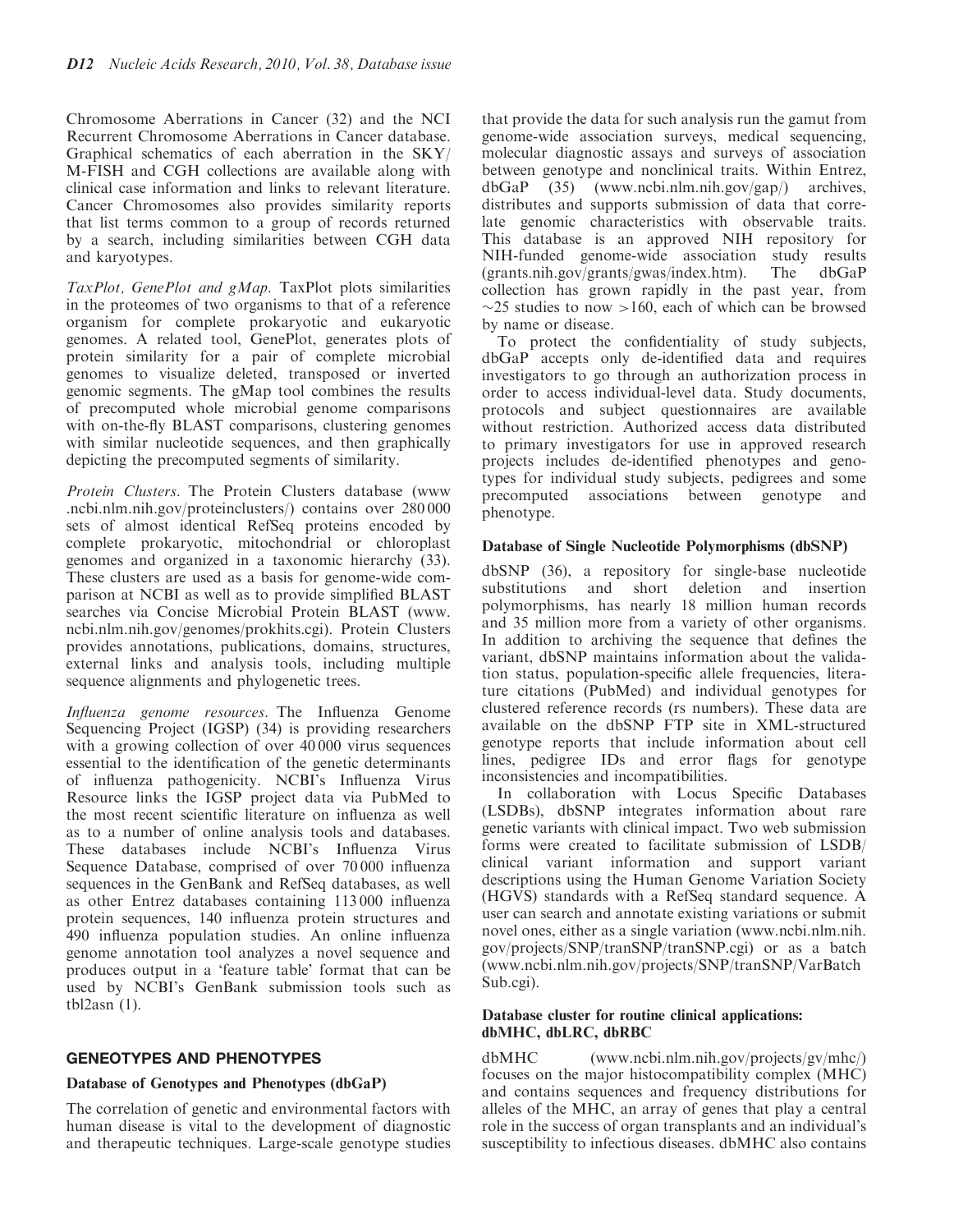HLA genotype and clinical outcome information on hematopoietic cell transplants performed worldwide. dbLRC offers a comprehensive collection of alleles of the leukocyte receptor complex with a focus on KIR genes. dbRBC represents data on genes and their sequences for red blood cell antigens or blood groups. It hosts the Blood Group Antigen Gene Mutation Database (37) and integrates it with resources at NCBI. dbRBC provides general information on individual genes and access to the ISBT allele nomenclature of blood group alleles. All three databases dbMHC, dbLRC and dbRBC provide multiple sequence alignments, analysis tools to interpret homozygous or heterozygous sequencing results (38) and tools for DNA probe alignments.

# OMIM

NCBI provides as part of Entrez the online version of the OMIM catalog of human genes and genetic disorders authored and edited by the late Victor A. McKusick and his staff at The Johns Hopkins University (21). The database contains information on disease phenotypes and genes, including extensive descriptions, gene names, inheritance patterns, map locations, gene polymorphisms and detailed bibliographies. Entrez OMIM contains over 20 500 entries, including data on over 12 900 established gene loci and phenotypic descriptions.

# Online Mendelian Inheritance in Animals

Online Mendelian Inheritance in Animals (OMIA) is a database of genes, inherited disorders and traits in animal species other than human and mouse, and is authored by Professor Frank Nicholas of the University of Sydney, Australia and colleagues (39). The database holds 2600 records containing textual information and references, as well as links to relevant records from OMIM, PubMed and Entrez Gene.

# GENE EXPRESSION

# GEO

GEO (40) is a data repository and retrieval system for high-throughput functional genomic data generated by microarray and next-generation sequencing technologies. In addition to gene expression data, GEO accepts other categories of experiments including studies of genome copy number variation, genome–protein interaction surveys and methylation profiling studies. The repository can capture fully annotated raw and processed data, enabling compliance with major community-derived scientific reporting standards such as 'Minimum Information about a Microarray Experiment' (41,42). Several data deposit options and formats are supported, including web forms, spreadsheets, XML and plain text. GEO data are housed in two Entrez databases: GEO Profiles, which contains quantitative gene expression measurements for one gene across an experiment, and GEO data sets, which contain entire experiments. Currently, the GEO database hosts over 13 000 experiments submitted by 6500 laboratories and comprising 330 000 samples and

23 billion individual abundance measurements for over 700 organisms.

# GENSAT

GENSAT (43–45) is a gene expression atlas of the mouse central nervous system produced with data supplied by the Rockefeller University and the St Jude Children's Research Hospital. GENSAT (www.ncbi.nlm.nih.gov/ projects/gensat/) catalogs images of histological sections of the mouse brain in which biochemical tags have been used to visualize local gene expression. In addition to search tools, GENSAT provides download, zoom and comparison facilities for the >90 000 images in the collection.

# Probe

The NCBI Probe database is a public registry of nucleic acid reagents designed for use in a wide variety of biomedical research applications, together with information on reagent distributors, probe effectiveness and computed sequence similarities. The Probe database archives 10.2 million probe sequences, among them probes for genotyping, SNP discovery, gene expression, gene silencing and gene mapping. The probe database now provides submission templates to simplify the process of depositing data (www.ncbi.nlm.nih.gov/genome/probe/ doc/Submitting.shtml).

# MOLECULAR STRUCTURE AND PROTEOMICS

# **Databases**

The Molecular Modeling Database. The NCBI MMDB (46) contains experimentally determined coordinate sets from the Protein Data Bank (47), augmented with domain annotations and links to relevant literature, protein and nucleotide sequences, chemicals (PDB heterogens) and conserved domains in CDD (48) as well as structural neighbors computed by the VAST algorithm (49,50) on compact structural domains in the 3D Domains database. Structure record summaries retrieved by text searches display thumbnail images of structures that link to interactive views of the data in Cn3D (51), the NCBI structure and alignment viewer. NCBI also provides precomputed BLAST results against the PDB database for all proteins in Entrez through the 'Related Structures' link.

CDD and Conserved Domain Architecture Retrieval Tool. The CDD (48) contains over 28 000 PSI-BLASTderived Position Specific Score Matrices representing domains taken from the Simple Modular Architecture Research Tool (Smart) (52), Pfam (53), TIGRFAM (54) and from domain alignments derived from COGs and Entrez Protein Clusters. In addition, CDD includes 3100 superfamily records, each of which contains a set of CDs from one or more source databases that generate overlapping annotations on the same protein sequences. The NCBI Conserved Domain Search (CD-Search) service locates conserved domains within a protein sequence, and these results are available for all proteins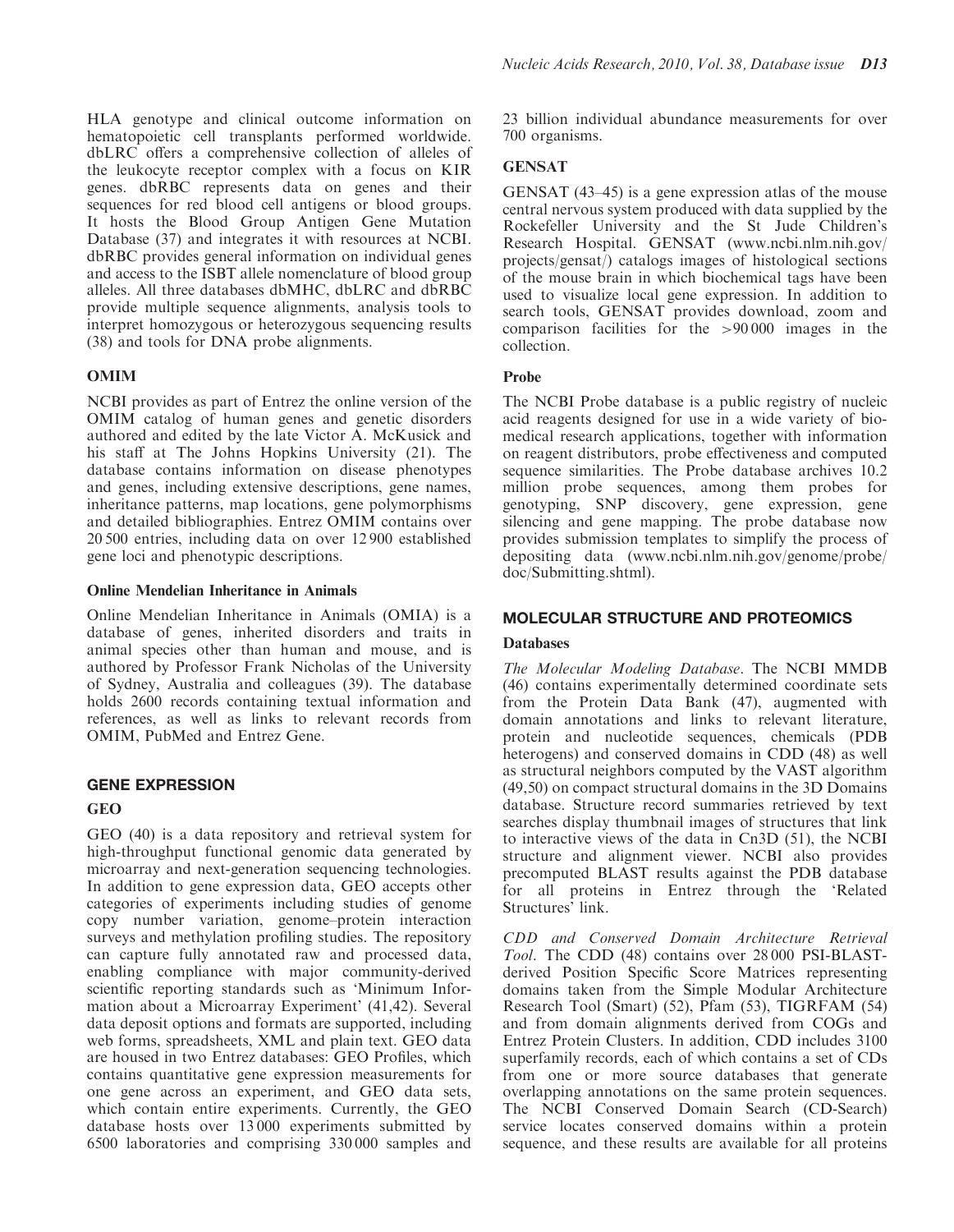in Entrez through the 'Conserved Domains' link. Wherever possible, protein sequences with known 3D structures are included in CDD alignments, which can be viewed along with these structures using Cn3D. Cn3D is also equipped with advanced alignment-editing tools that use variants of PSI-BLAST and threading algorithms. The Conserved Domain Architecture Retrieval Tool allows searches of protein databases on the basis of a conserved domain and returns the domain architectures of database proteins containing the query domain. CD alignments can be viewed, edited or created de novo using CDTree. CDTree uses PSI-BLAST to add new sequences to an existing CD alignment and provides an interface for exploring phylogenetic trends in domain architecture and for building hierarchies of alignmentbased protein domains.

#### Analysis Tools

Blink. BLAST Link (BLink) displays precomputed BLAST alignments to similar sequences for each protein sequence in the Entrez databases. BLink can display alignment subsets limited by taxonomic criteria or database of origin, and can generate a multiple sequence alignment of the resulting sequences or launch a BLAST search with the query protein. BLink links are presented on protein records in Entrez as well as within Entrez Gene reports.

The Open Mass Spectrometry Search Algorithm. The Open Mass Spectrometry Search Algorithm (OMSSA) (55) analyzes MS/MS peptide spectra by searching libraries of known protein sequences, assigning significant hits an E-value computed in the same way as the E-value of BLAST. The web interface to OMSSA allows up to 2000 spectra to be analyzed in a single session using either BLAST nr, RefSeq or Swiss-Prot sequence libraries for comparison. Standalone versions of OMSSA that accept larger batches of spectra and allow searches of custom sequence libraries can be downloaded at pubchem.ncbi.nlm.nih.gov/omssa/ download.htm.

HIV-1/Human Protein Interaction Database. The Division of Acquired Immunodeficiency Syndrome of the National Institute of Allergy and Infectious Diseases, in collaboration with the Southern Research Institute and NCBI, maintains a comprehensive HIV Protein-Interaction Database of documented interactions between HIV-1 proteins, host cell proteins, other HIV-1 proteins or proteins from disease organisms associated with HIV or AIDS (56). Summaries, including protein RefSeq accession numbers, Entrez Gene IDs, lists of interacting amino acids, brief descriptions of interactions, keywords and PubMed IDs for supporting journal articles are presented at www.ncbi.nlm.nih.gov/RefSeq/HIV Interactions/. All protein–protein interactions documented in the HIV Protein Interaction Database are listed in Entrez Gene reports in the HIV-1 protein interactions section.

# SMALL MOLECULES AND BIOASSAYS

PubChem (57) is the informatics backbone for the NIH Roadmap Initiative on molecular libraries and focuses on the chemical, structural and biological properties of small molecules, in particular their roles as diagnostic and therapeutic agents. A suite of three Entrez databases, PCSubstance, PCCompound and PCBioAssay, contain the substance information, compound structures and bioactivity data of the PubChem project. The databases hold records for 61 million substances containing 25 million unique structures. More than 920 000 of these substances have bioactivity data in at least one of the 1700 PubChem BioAssays. The PubChem databases link not only to other Entrez databases such as PubMed and PubMed Central but also to Entrez Structure and Protein to provide a bridge between the macromolecules of genomics and the small organic molecules of cellular metabolism. The PubChem databases are searchable using text queries as well as structural queries based on chemical SMILES, formulas or chemical structures provided in a variety of formats. An online structuredrawing tool (pubchem.ncbi.nlm.nih.gov/search/ search.cgi) provides a simple way to construct a structure-based search.

# FOR FURTHER INFORMATION

The resources described here include documentation, other explanatory material and references to collaborators and data sources on the respective web sites. The NCBI Help Manual and the NCBI Handbook, both available in the NCBI Bookshelf, describe the principal NCBI resources in detail. Several tutorials are also offered under the Education link from the NCBI home page. A Site Map provides a table of NCBI resources, and the About NCBI pages provide bioinformatics primers and other supplementary information. A user-support staff is available to answer questions at info@ncbi.nlm.nih.gov. Updates on NCBI resources and database enhancements are described in the NCBI News newsletter (www .ncbi.nlm.nih.gov/bookshelf/br.fcgi?book=newsncbi). In addition, NCBI supports several mailing lists that provide updates (www.ncbi.nlm.nih.gov/Sitemap/ Summary/email lists.html), as well as RSS feeds (www .ncbi.nlm.nih.gov/feed/).

#### FUNDING

Funding for open access charge: Intramural Research Program of the National Institutes of Health, National Library of Medicine.

Conflict of interest statement. None declared.

#### **REFERENCES**

- 1. Benson,D.A., Karsch-Mizrachi,I., Lipman,D.J., Ostell,J. and Sayers,E.W. (2010) GenBank. Nucleic Acids Res., this issue.
- 2. Kanehisa,M., Araki,M., Goto,S., Hattori,M., Hirakawa,M.,
- Itoh,M., Katayama,T., Kawashima,S., Okuda,S., Tokimatsu,T.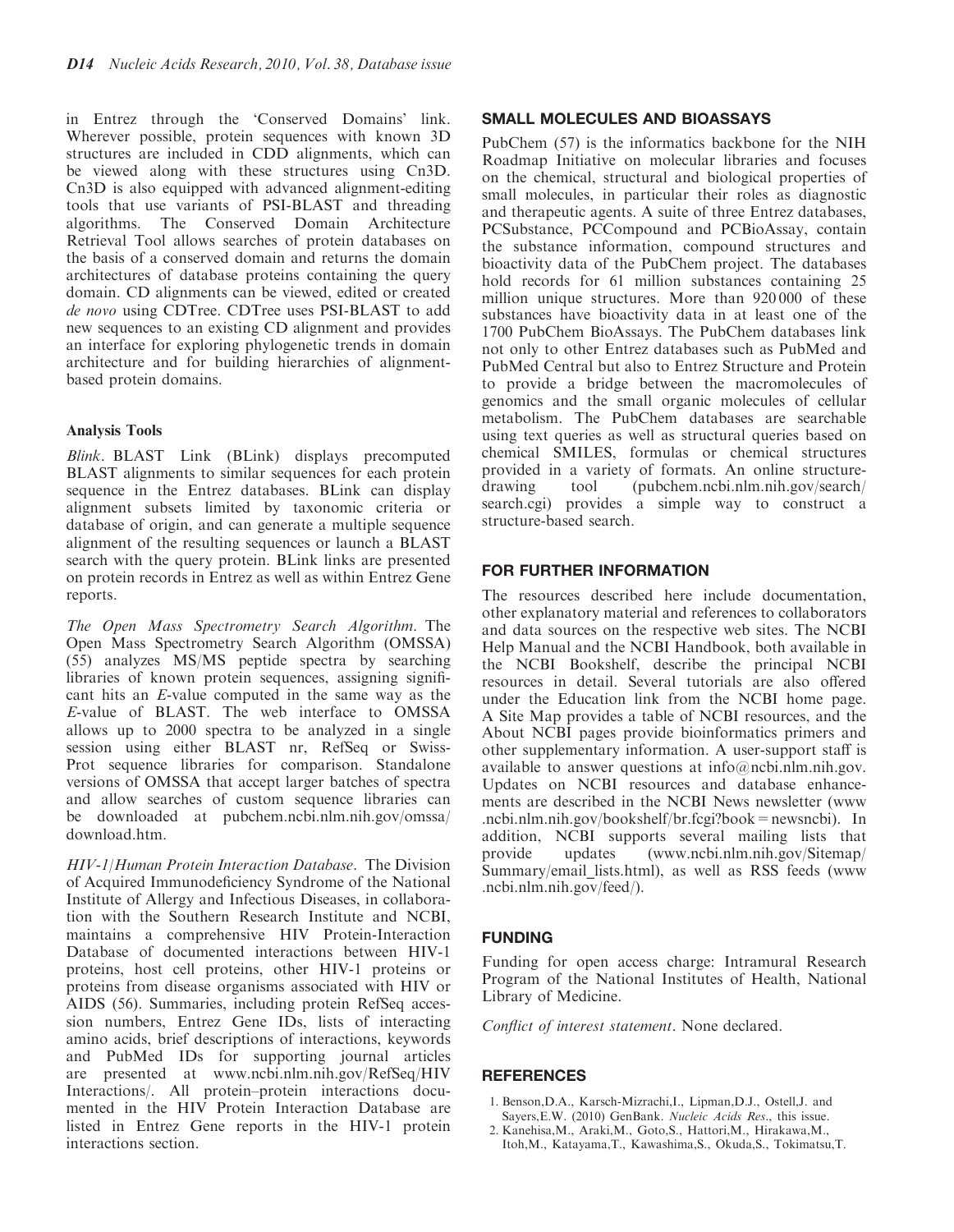et al. (2008) KEGG for linking genomes to life and the

- environment. Nucleic Acids Res., 36, D480–D484.
- 3. Kanehisa,M. and Goto,S. (2000) KEGG: kyoto encyclopedia of genes and genomes. Nucleic Acids Res., 28, 27–30.
- 4. Kanehisa,M., Goto,S., Hattori,M., Aoki-Kinoshita,K.F., Itoh,M., Kawashima,S., Katayama,T., Araki,M. and Hirakawa,M. (2006) From genomics to chemical genomics: new developments in KEGG. Nucleic Acids Res., 34, D354–D357.
- 5. Keseler,I.M., Bonavides-Martinez,C., Collado-Vides,J., Gama-Castro,S., Gunsalus,R.P., Johnson,D.A., Krummenacker,M., Nolan,L.M., Paley,S., Paulsen,I.T. et al. (2009) EcoCyc: a comprehensive view of Escherichia coli biology. Nucleic Acids Res., 37, D464–D470.
- 6. Papadopoulos,J.S. and Agarwala,R. (2007) COBALT: constraintbased alignment tool for multiple protein sequences. Bioinformatics, 23, 1073–1079.
- 7. Pagon,R.A. (2006) GeneTests: an online genetic information resource for health care providers. J. Med. Libr. Assoc., 94, 343–348.
- 8. Waggoner,D.J. and Pagon,R.A. (2009) Internet resources in medical genetics. Curr. Protoc. Hum. Genet., Chapter 9, Unit 9 12.
- 9. Ji,L., Barrett,T., Ayanbule,O., Troup,D.B., Rudnev,D., Muertter,R.N., Tomashevsky,M., Soboleva,A. and Slotta,D.J. (2010) NCBI Peptidome: a new repository for mass spectrometry proteomics data. Nucleic Acids Res., this issue.
- 10. Shumway,M. (2010) The Sequence Read Archive (SRA)–a worldwide resource. Nucleic Acids Res., this issue.
- 11. Schuler,G.D., Epstein,J.A., Ohkawa,H. and Kans,J.A. (1996) Entrez: molecular biology database and retrieval system. Methods Enzymol., 266, 141–162.
- 12. Altschul,S.F., Gish,W., Miller,W., Myers,E.W. and Lipman,D.J. (1990) Basic local alignment search tool. J. Mol. Biol., 215,  $403 - 410$
- 13. Altschul,S.F., Madden,T.L., Schaffer,A.A., Zhang,J., Zhang,Z., Miller,W. and Lipman,D.J. (1997) Gapped BLAST and PSI-BLAST: a new generation of protein database search programs. Nucleic Acids Res., 25, 3389–3402.
- 14. Ye,J., McGinnis,S. and Madden,T.L. (2006) BLAST: improvements for better sequence analysis. Nucleic Acids Res., 34, W6–W9.
- 15. Zhang,Z., Schwartz,S., Wagner,L. and Miller,W. (2000) A greedy algorithm for aligning DNA sequences. J. Comput. Biol., 7, 203–214.
- 16. Ma,B., Tromp,J. and Li,M. (2002) PatternHunter: faster and more sensitive homology search. Bioinformatics, 18, 440-445.
- 17. Sewell,W. (1964) Medical Subject Headings in Medlars. Bull. Med. Libr. Assoc., **52**, 164-170.
- 18. Sequeira,E. (2003) PubMed Central–three years old and growing stronger. ARL, 228, 5–9.
- 19. Maglott,D., Ostell,J., Pruitt,K.D. and Tatusova,T. (2007) Entrez Gene: gene-centered information at NCBI. Nucleic Acids Res., 35, D26–D31.
- 20. Schuler,G.D. (1997) Pieces of the puzzle: expressed sequence tags and the catalog of human genes. J. Mol. Med., 75, 694–698.
- 21. Amberger,J., Bocchini,C.A., Scott,A.F. and Hamosh,A. (2009) McKusick's Online Mendelian Inheritance in Man (OMIM). Nucleic Acids Res., 37, D793–D796.
- 22. Eppig,J.T., Blake,J.A., Bult,C.J., Kadin,J.A. and Richardson,J.E. (2007) The mouse genome database (MGD): new features facilitating a model system. Nucleic Acids Res., 35, D630–D637.
- 23. Sprague,J., Bayraktaroglu,L., Clements,D., Conlin,T., Fashena,D., Frazer,K., Haendel,M., Howe,D.G., Mani,P., Ramachandran,S. et al. (2006) The Zebrafish Information Network: the zebrafish model organism database. Nucleic Acids Res., 34, D581–D585.
- 24. Hong,E.L., Balakrishnan,R., Dong,Q., Christie,K.R., Park,J., Binkley,G., Costanzo,M.C., Dwight,S.S., Engel,S.R., Fisk,D.G. et al. (2008) Gene Ontology annotations at SGD: new data sources and annotation methods. Nucleic Acids Res., 36, D577–D581.
- 25. Tatusov,R.L., Fedorova,N.D., Jackson,J.D., Jacobs,A.R., Kiryutin,B., Koonin,E.V., Krylov,D.M., Mazumder,R., Mekhedov,S.L., Nikolskaya,A.N. et al. (2003) The COG database: an updated version includes eukaryotes. BMC Bioinformatics, 4, 41.
- 26. Crosby,M.A., Goodman,J.L., Strelets,V.B., Zhang,P. and Gelbart,W.M. (2007) FlyBase: genomes by the dozen. Nucleic Acids Res., 35, D486–D491.
- 27. Pruitt,K.D., Tatusova,T., Klimke,W. and Maglott,D.R. (2009) NCBI Reference Sequences: current status, policy and new initiatives. Nucleic Acids Res., 37, D32–D36.
- 28. Kapustin,Y., Souvorov,A., Tatusova,T. and Lipman,D. (2008) Splign: algorithms for computing spliced alignments with identification of paralogs. Biol. Direct., 3, 20.
- 29. Needleman,S.B. and Wunsch,C.D. (1970) A general method applicable to the search for similarities in the amino acid sequence of two proteins. J. Mol. Biol., 48, 443–453.
- 30. Tatusova,T.A., Karsch-Mizrachi,I. and Ostell,J.A. (1999) Complete genomes in WWW Entrez: data representation and analysis. Bioinformatics, 15, 536–543.
- 31. Knutsen,T., Gobu,V., Knaus,R., Padilla-Nash,H., Augustus,M., Strausberg,R.L., Kirsch,I.R., Sirotkin,K. and Ried,T. (2005) The interactive online SKY/M-FISH & CGH database and the Entrez cancer chromosomes search database: linkage of chromosomal aberrations with the genome sequence. Genes Chromosomes Cancer, 44, 52–64.
- 32. Mitelman,F., Mertens,F. and Johansson,B. (1997) A breakpoint map of recurrent chromosomal rearrangements in human neoplasia. Nat. Genet., 15, 417–474.
- 33. Klimke,W. (2009) Protein clusters. Nucleic Acids Res., this issue.
- 34. Ghedin,E., Sengamalay,N.A., Shumway,M., Zaborsky,J., Feldblyum,T., Subbu,V., Spiro,D.J., Sitz,J., Koo,H., Bolotov,P. et al. (2005) Large-scale sequencing of human influenza reveals the dynamic nature of viral genome evolution. Nature, 437, 1162–1166.
- 35. Manolio,T.A., Rodriguez,L.L., Brooks,L., Abecasis,G., Ballinger,D., Daly,M., Donnelly,P., Faraone,S.V., Frazer,K., Gabriel, S. et al. (2007) New models of collaboration in genomewide association studies: the Genetic Association Information Network. Nat. Genet., 39, 1045–1051.
- 36. Sherry,S.T., Ward,M.H., Kholodov,M., Baker,J., Phan,L., Smigielski,E.M. and Sirotkin,K. (2001) dbSNP: the NCBI database of genetic variation. Nucleic Acids Res., 29, 308–311.
- 37. Blumenfeld,O.O. and Patnaik,S.K. (2004) Allelic genes of blood group antigens: a source of human mutations and cSNPs documented in the Blood Group Antigen Gene Mutation Database. Hum. Mutat., 23, 8–16.
- 38. Helmberg,W., Dunivin,R. and Feolo,M. (2004) The sequencingbased typing tool of dbMHC: typing highly polymorphic gene sequences. Nucleic Acids Res., 32, W173–W175.
- 39. Lenffer,J., Nicholas,F.W., Castle,K., Rao,A., Gregory,S., Poidinger,M., Mailman,M.D. and Ranganathan,S. (2006) OMIA (Online Mendelian Inheritance in Animals): an enhanced platform and integration into the Entrez search interface at NCBI. Nucleic Acids Res., 34, D599–D601.
- 40. Barrett,T., Troup,D.B., Wilhite,S.E., Ledoux,P., Rudnev,D., Evangelista,C., Kim,I.F., Soboleva,A., Tomashevsky,M., Marshall,K.A. et al. (2009) NCBI GEO: archive for highthroughput functional genomic data. Nucleic Acids Res., 37, D885–D890.
- 41. Brazma,A., Hingamp,P., Quackenbush,J., Sherlock,G., Spellman,P., Stoeckert,C., Aach,J., Ansorge,W., Ball,C.A., Causton,H.C. et al. (2001) Minimum information about a microarray experiment (MIAME)-toward standards for microarray data. Nat. Genet., 29, 365–371.
- 42. Whetzel,P.L., Parkinson,H., Causton,H.C., Fan,L., Fostel,J., Fragoso,G., Game,L., Heiskanen,M., Morrison,N., Rocca-Serra,P. et al. (2006) The MGED Ontology: a resource for semantics-based description of microarray experiments. Bioinformatics, 22, 866-873.
- 43. Geschwind,D. (2004) GENSAT: a genomic resource for neuroscience research. Lancet Neurol., 3, 82.
- 44. Gong,S., Zheng,C., Doughty,M.L., Losos,K., Didkovsky,N., Schambra,U.B., Nowak,N.J., Joyner,A., Leblanc,G., Hatten,M.E. et al. (2003) A gene expression atlas of the central nervous system based on bacterial artificial chromosomes. Nature, 425, 917–925.
- 45. Heintz,N. (2004) Gene expression nervous system atlas (GENSAT). Nat. Neurosci., 7, 483.
- 46. Wang,Y., Addess,K.J., Chen,J., Geer,L.Y., He,J., He,S., Lu,S., Madej,T., Marchler-Bauer,A., Thiessen,P.A. et al. (2007)